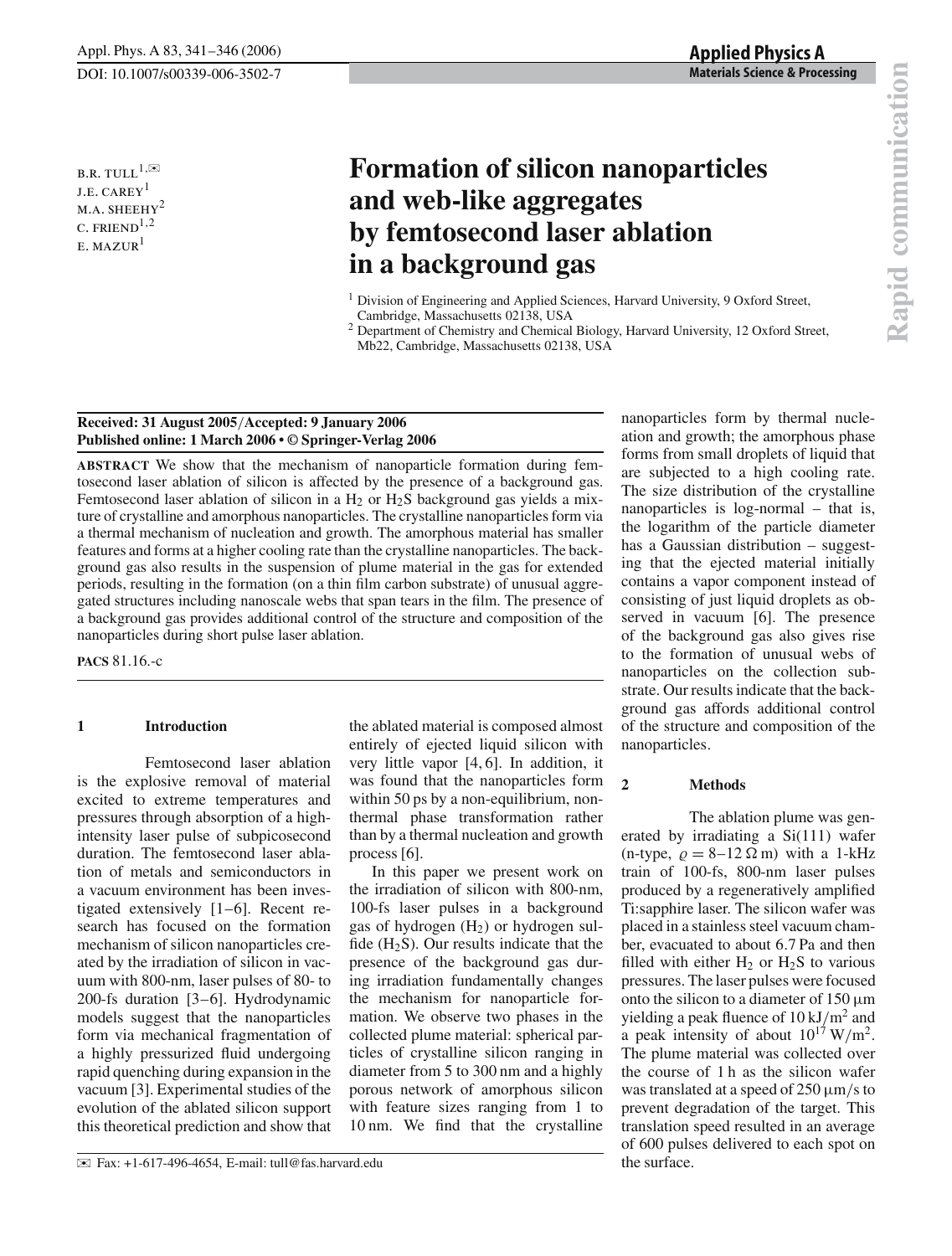We used transmission electron microscope specimen grids (3-mm-diameter, tion plume is different for irradiation in 200-mesh copper grids, coated on one side with a 20-nm-thick film of amorphous carbon) to collect material in the plume. The plane of the grids was perpendicular to the silicon surface and they were suspended above and in front of the silicon target with 18 gauge copper wire and carbon tape. The grids were positioned 10 mm from the target with the carbon-coated side facing down.

#### **3 Results**

We irradiated single crystal silicon wafers with a 1-kHz train of 800-nm, 100-fs laser pulses focused to a fluence of  $10 \text{ kJ/m}^2$  in a chamber filled with  $H_2$ , or  $H_2S$  at a pressure of 67 kPa. We visually observed the ablation plume and collected the ejected material on transmission electron microscope (TEM) specimen grids positioned 10 mm from the target. The size, structure, and composition of the collected nanoparticles were determined using bright and dark field imaging, selected area diffraction, and energy dispersive spectroscopy in a transmission electron microscope.

The background gas influences the shape and trajectory of the ablation plume. At a 1-kHz pulse rate, the ablation plume appears as a constant stream of ejected material in the shape of a cone, which expands from the 150-µm-diameter laser-irradiated spot to millimeter dimensions making it readily visible to the eye. In contrast to vacuum, where the ejected material retains most of its initial kinetic energy until it impacts a surface, the background gas reduces the kinetic energy of the ejected material to zero. The material then remains suspended in the background gas for the duration of the experiment and travels around the chamber by convection. When  $H_2S$  is used as the background gas, the ablation plume is a narrow cone that initially travels perpendicular to the silicon surface and then curves upward until it comes to a stop and begins to fall back down. When  $H_2$  is the background gas, the ablation plume is a wider cone that remains perpendicular to the silicon surface until it eventually slows to a stop and then travels around the chamber by convection.

Although the trajectory of the ablaboth  $H_2S$  and  $H_2$ , the size and the structure of the collected material is the same. The TEM bright field image in Fig. 1a shows that the collected material is composed of an extremely fine network of aggregated material. The network consists of clusters of spherical particles, ranging in diameter from 5 to 300 nm, dispersed in a highly porous material with feature sizes ranging from 1 to 10 nm(Fig. 1b). In Fig. 1b, the spherical particles vary in brightness from light gray to deep black. In bright field imaging, a low brightness indicates that the material is highly diffracting [7]. When imaging the spherical particles, they alternate between gray and black on the time scale of seconds. This observation supports the hypothesis that the particles are single crystals; the alternating brightness is caused by the particles

tilting in and out of the diffraction condition when they collect charge in the electron microscope. In comparison, the brightness of the highly porous material does not vary with time and appears between light gray and dark gray depending on the thickness of accumulated material.

Figure 2a shows a TEM bright field image showing the spherical particles on the left and the highly porous material on the right. Figure 2b and c show electron diffraction patterns obtained using the selected area diffraction apertures indicated by the corresponding circles in Fig. 2a. The diffraction pattern in Fig. 2b is characteristic of a polycrystalline material and the relative diameters of the rings confirm that the crystal structure of the spherical particles is diamond cubic. By positioning the selected area diffraction aperture over an individual particle, we verified that each



**FIGURE 1** (**a**) Low magnification TEM bright field image showing particles formed in the ablation plume of silicon irradiated with trains of femtosecond laser pulses in H2 at 67 kPa. (**b**) Higher magnification of the highlighted area in (**a**) reveals a network composed of spherical particles and porous material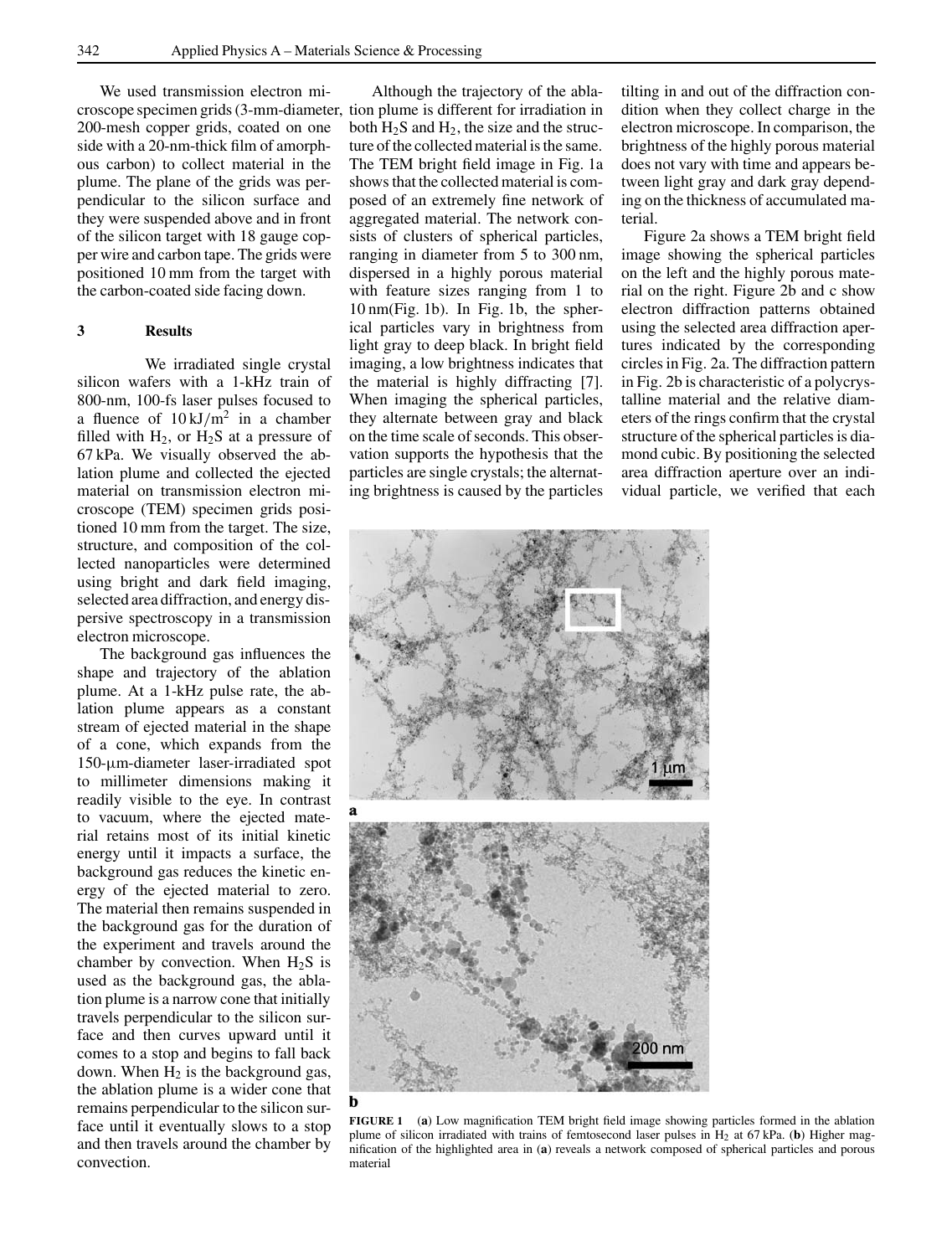

**FIGURE 2** (**a**) TEM bright field image of particles generated in the ablation plume of silicon irradiated in H2 at 67 kPa. Selected area diffraction reveals that (**b**) the spherical particles are crystalline and (**c**) the porous material is amorphous



h

**FIGURE 3** (**a**) TEM bright field image of particles generated in the ablation plume of silicon irradiated in H2 at 67 kPa. (**b**) Compilation of eight dark field images acquired with the TEM C2 aperture positioned at eight different locations along the (111) diffraction ring. The bright areas indicate the locations of crystalline material

particle is actually a single crystal and that the diffraction pattern in Fig. 2b is the result of an ensemble of single crystal particles each at a different orientation. In contrast, Fig. 2c shows a diffraction pattern nearly absent of diffraction peaks, indicating an amorphous structure. The presence of a few diffraction peaks is due to crystalline particles mixed in with the amorphous material. Closer inspection of the image in Fig. 2a confirms the presence of a few crystalline particles in the amorphous material.

The bright and dark field TEM images in Fig. 3 confirm that the highly porous material is amorphous. Figure 3a shows a bright field image showing a mixture of spherical particles and highly porous material. Figure 3b is formed by a compilation of eight dark field images acquired with the TEM C2 aperture positioned at different locations around the first ring of the diffraction pattern in Fig. 2b. The first diffraction ring is populated by crystalline reflections from (111)-type planes. In each of the eight images, different spherical particles appear bright depending on whether their crystalline orientation produces a (111)-type reflection (e.g. each of the twelve [011] and twenty four [112] orientations in a diamond cubic crystal produces a (111)-type reflection). Crystalline particles that do not appear bright in Fig. 3b are likely oriented along a direction that does not produce a (111) reflection at any of eight locations. In contrast, the highly porous material is a uniform dark gray in all eight images, confirming that it is amorphous. If the highly porous material were crystalline, it would be unlikely that no part of that material produces a (111) reflection in any of the eight orientations.

The dark field images used to form Fig. 3b were compiled in the following manner. In seven of the eight images, the lower fourth of the brightness scale was subtracted. This removed the dark gray amorphous material from each image and left the bright crystalline particles behind. These images were then summed together and then added to the eighth image (which was unaltered) to produce Fig. 3b. By performing the sum in this manner, the relative brightness between the spherical particles and the amorphous phase in Fig. 3b is repre-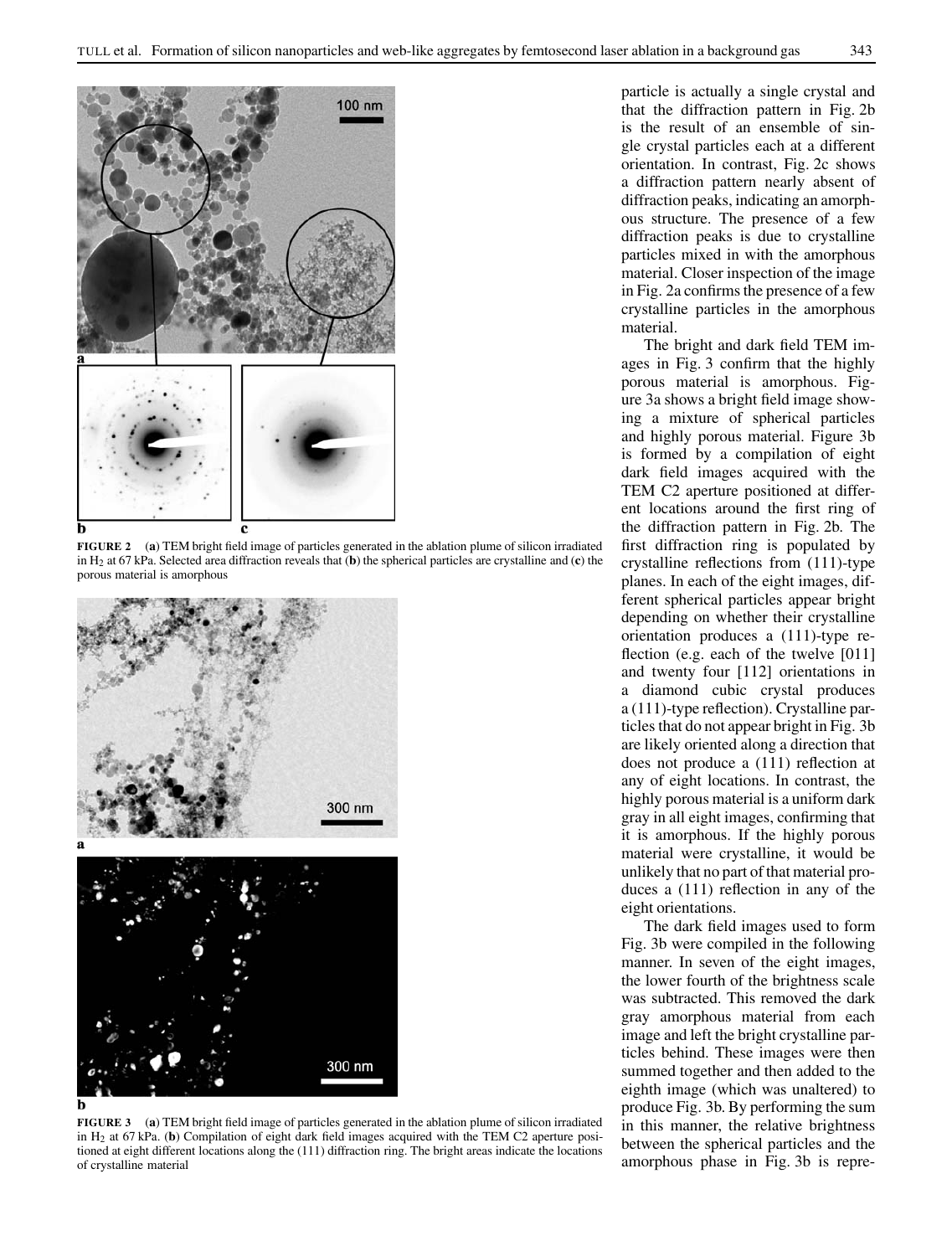

**FIGURE 4** TEM bright field image showing how particles aggregate in straight lines measuring over  $30 \mu m$  in length



**FIGURE 5** (**a**) Low magnification TEM bright field image showing particles forming nanoscale webs that span  $10$ - $\mu$ m-wide gaps in the collection substrate. (**b**) Higher magnification TEM bright field image showing that the bridges are composed of both crystalline and amorphous particles

sentative of each of the eight dark field images.

Using energy dispersive spectroscopy we find that the main component of both the crystalline particles and the amorphous material is silicon. Trace amounts of oxygen, carbon, and sulfur are detected in the amorphous material, and to a lesser extent in the crystalline particles. Sulfur is only detected when H2S is used as the background gas. The presence of oxygen and carbon can be attributed to oxidation and contamination during transportation of the TEM specimen grids from the vacuum chamber to the TEM.

Figures 4 and 5 show aggregated material on copper TEM specimen grids coated with a smooth continuous carbon film. Figure 4 shows several strands of particles over  $30 \mu m$  in length. The strands also span 10-µm-wide rips in the continuous carbon film like the strands of a web (Fig. 5a). Higher magnification images show that these nanoscale webs are composed of both crystalline particles and amorphous material (Fig. 5b). We find that the collection surface affects the aggregation of nanoparticles and amorphous material. For example, TEM specimen grids that are coated with an uneven, holey carbon film give rise to small clusters instead of strands of particles. These observations suggest that it may be possible to control the self-assembly of nanoparticles through the morphology of the substrate.

We studied the dependence of the size and structure of the ablated material on pressure by collecting the ablated material at various  $H_2$  background pressures. The amount of amorphous material collected on the TEM grids increases as the pressure decreases. At 13 kPa, there is approximately three times more amorphous material than at 67 kPa. At 0.27 kPa, the collected material is nearly completely amorphous, intermixed with a few crystalline particles. The crystalline material, too, changes with pressure. Figure 6 shows the crystalline particle size distribution at two different background pressures: 13 and 67 kPa. The average size of the crystalline particles increases as the pressure decreases. At both 13 and 67 kPa, the size of the crystalline particles fits a log-normal distribution. However, the geometric mean diameter is greater for particles produced at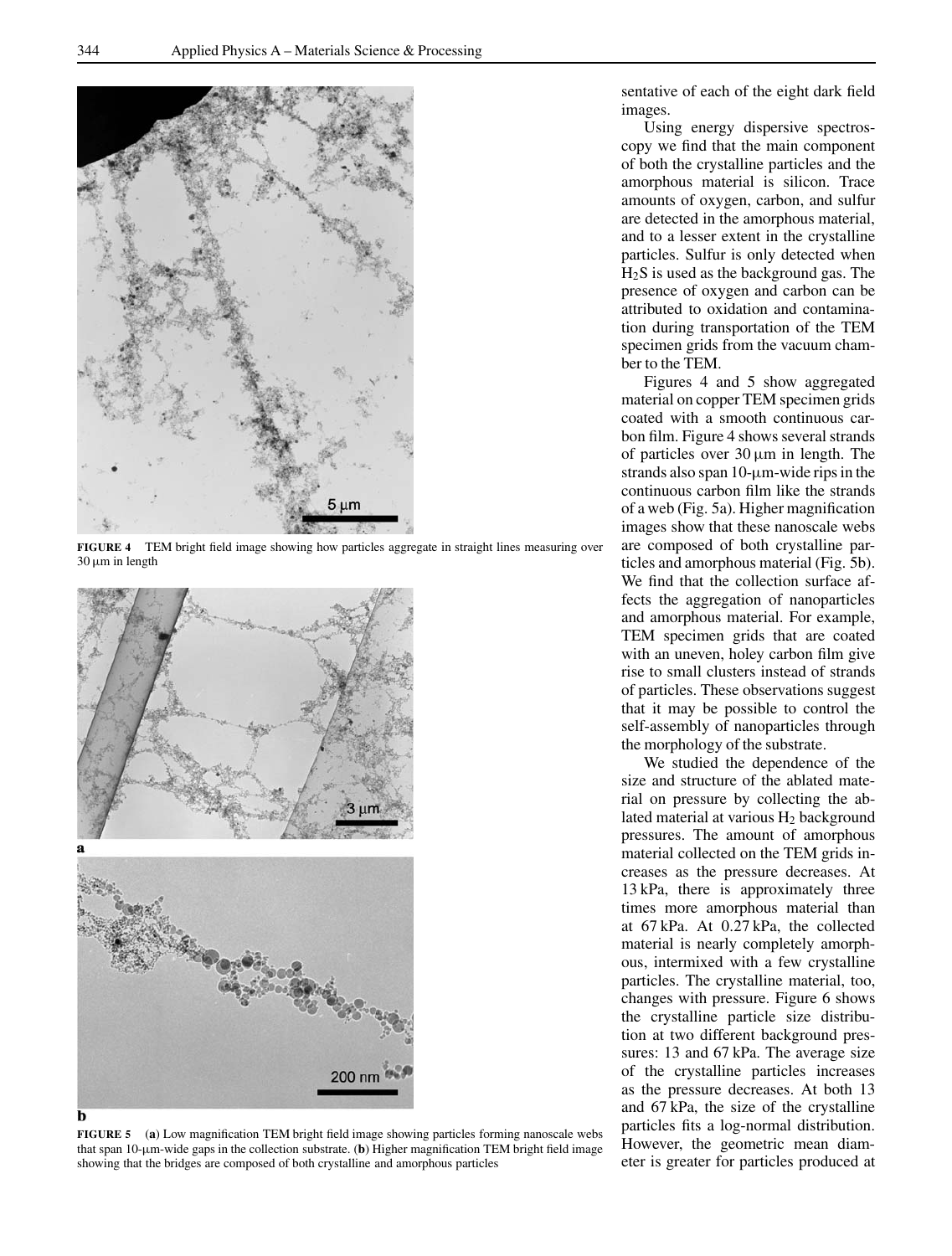

**FIGURE 6** Size distribution of crystalline nanoparticles formed during femtosecond laser ablation of silicon in H2 gas at 13 kPa (*filled diamonds*) and 67 kPa (*open circles*). The *solid* and *dashed curves* are log-normal fits with geometric means of  $18.8 \pm 0.2$  nm and  $16.2 \pm 0.2$  nm, and standard deviations of  $0.50 \pm 0.02$  nm and  $0.44 \pm 0.02$  nm, for particles formed at 13 kPa and 67 kPa, respectively

13 kPa  $(18.8 \pm 0.2 \text{ nm})$  than at 67 kPa  $(16.2 \pm 0.2 \text{ nm})$ . At 0.27 kPa, the crystalline particles are embedded in a continuous amorphous film preventing the determination of an accurate particle size distribution.

## **4 Discussion**

Depending on the cooling rate, liquid silicon forms either the energetically favorable crystalline phase or a metastable amorphous phase upon reaching the melting temperature [8]. At high cooling rates, such as in electrohydrodynamic atomization of silicon in vacuum [9, 10]  $(10^6 - 10^7 \text{ K/s})$  or after irradiation of a silicon substrate with nanosecond [11] and picosecond [12, 13] laser pulses ( $\geq 10^{10}$  K/s), a metastable amorphous phase can nucleate and grow before crystallization occurs [8]. At lower cooling rates, there is sufficient time for the more stable crystalline phase to nucleate and grow.

The presence of both amorphous and crystalline silicon in the collected material indicates that the cooling rate in our experiment is near the threshold cooling rate for formation of the amorphous phase  $(10^6 \text{ K/s})$ . This cooling rate is well below the estimated cooling rate for femtosecond laser ablation of silicon in vacuum  $(10^{12} - 10^{18} \text{ K/s})$  [3], suggesting that the background gas lowers the cooling rate of the ejected silicon. As the background pressure is increased, the amount of crystalline material increases (Fig. 6) and the amount

of amorphous material – which requires a higher cooling rate – decreases. The cooling rate within the ablation plume varies, because the mass of the silicon droplets is distributed over a range. Large liquid droplets cool by convection and radiation at a slower rate than smaller droplets. Indeed, nearly all of the crystalline particles we observe are larger in size than the amorphous particles (because of their larger size they cooled more slowly, providing enough time for crystallization).

The presence of a background gas fundamentally changes the mechanism of nanoparticle formation. In vacuum, the solid–liquid transformation is reported to be non-thermal and to take place within 50 ps [6]. This time period is too short for particles with crystalline order to form. The threshold speed for the crystalline–liquid interface above which the amorphous phase forms is reported to be 15 m/s [13]. At this speed 100-nm particles require 3 ns to form; 5-nm particles require 160 ps. We observe crystalline particles as large as 300 nm. Crystalline particles of this size can only form by a thermal process of crystal nucleation and growth.

The formation of single crystal rather than polycrystalline particles is consistent with what is known about nucleation and growth of crystalline silicon. Multiplying the volume of the mean particle,  $2 \times 10^{-24}$  m<sup>3</sup>, by the largest reported [14] value for the homogeneous nucleation rate,  $2 \times 10^{10}$  m<sup>-3</sup> s<sup>-1</sup>,

and inverting the result, we find that the time between two nucleation events within the volume of the mean particle is at least  $10^{13}$  s, which is far greater than the solidification time. In other words, the observed nanoparticles solidify completely before a second nucleation event can occur and therefore they must be a single crystal.

The log-normal nature of the size distribution of the crystalline particles allows us to draw conclusions about the process of ablation in a background gas. A log-normal size distribution was first associated with the nucleation and growth of small particles during evaporation of metals in an inert gas [15]. It was recently shown that nucleation and growth of liquid droplets from the vapor phase produces a log-normal size distribution if the following four criteria are met: (1) nucleus particles (or droplets) only grow in a finite active growth region, (2) they travel through it by both drift and diffusion, (3) they are collected at a fixed point outside the active zone, and (4) their size in the active region is a power function of time [16, 17]. The ablation plume in our experiment meets all of the above criteria if we assume that it is initially composed of vapor or a mixture of liquid and vapor. Liquid droplets in the ablation plume grow while new droplets nucleate and grow through vapor condensation until the vapor phase is depleted. The finite amount of vapor establishes a finite active growth region. The kinetic energy of the ablation plume provides a condition of strong drift, in addition to diffusion, which is always present. The liquid droplets then solidify as either crystalline or amorphous depending on their cooling rate and are collected on the TEM grid. The time dependence of the size of a droplet growing by vapor condensation is linear (i.e. it is a power function in time where the exponent is unity)  $[16]$ .

As the background gas pressure is decreased, the peak in the log-normal size distribution of the crystalline particles shifts to a larger particle size (Fig. 6). We can attribute this shift to an increase of the average cooling rate within the plume at lower pressures. As the cooling rate increases, more of the smaller liquid droplets become amorphous and the average size of the crystalline particles increases.